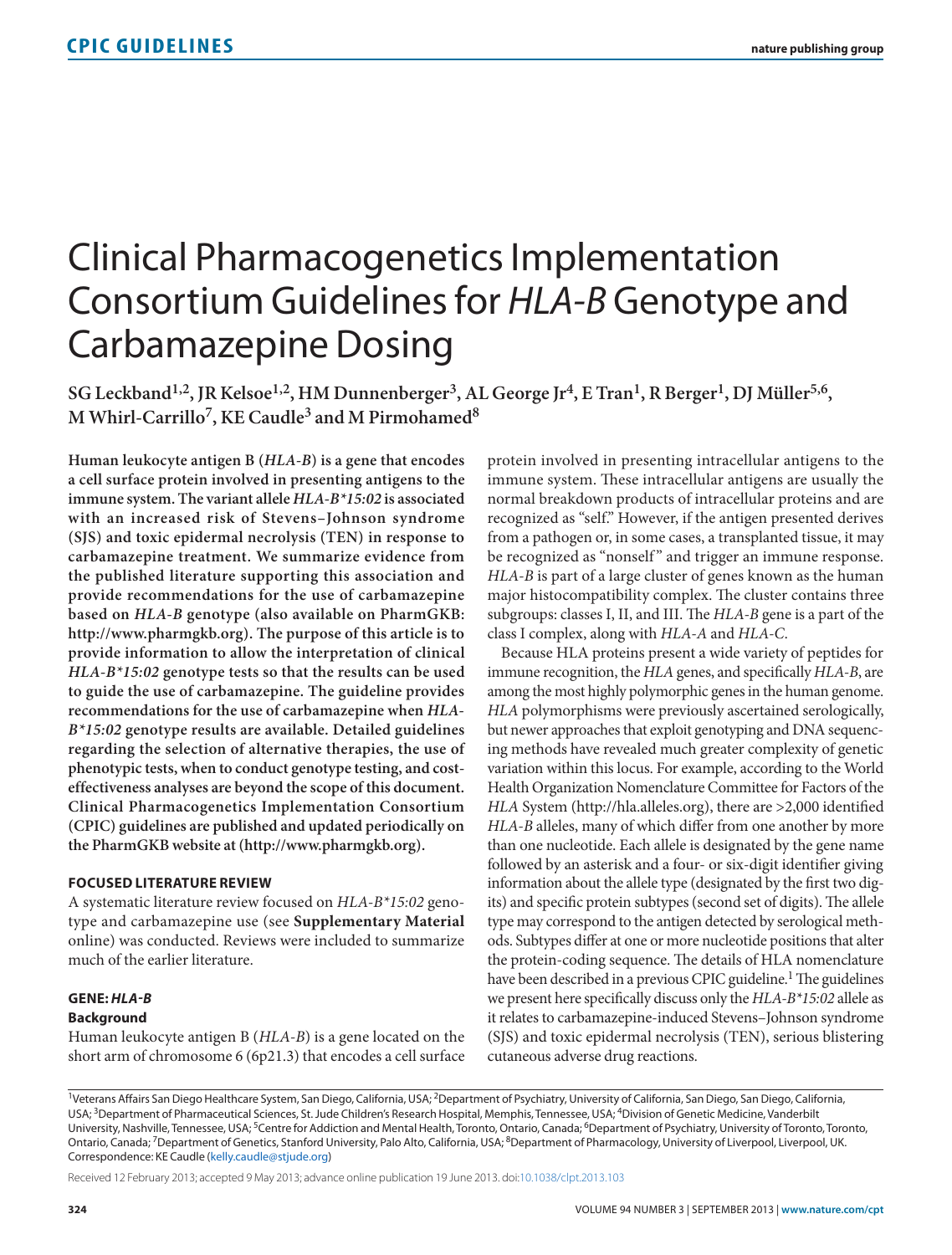## **Genetic test interpretation**

Clinical genotyping tests exist for identifying *HLA-B* alleles, including *HLA-B\*15:02*. The *HLA-B\*15:02* allele predisposes to the development of carbamazepine-induced SJS/TEN but is not known to affect either carbamazepine pharmacokinetics or the development of other types of cutaneous adverse reactions (see below). Genotyping results are presented as "positive" if one or two copies of *HLA-B\*15:02* are present or as "negative" if no copies of *HLA-B\*15:02* are present. There is no intermediate genotype or phenotype. Phenotype assignments for *HLA-B*\**15:02* genotypes are summarized in **[Table 1](#page-1-0)**.

## **Available genetic test options**

Several methods of *HLA-B* genotyping are commercially available. The **Supplementary Material** online and [http://www.](http://www.pharmgkb.org) [pharmgkb.org](http://www.pharmgkb.org) contain more information on available clinical testing options.

## **Incidental findings**

No other diseases have been linked to *HLA-B\*15:02*. However, there have been reports linking the *HLA-B\*15:02* allele to SJS/ TEN from oxcarbazepine and phenytoin use, particularly in Asian populations.2–8 Other *HLA-B* alleles are also associated with adverse reactions to drugs, such as the association between *HLA-B\*57:01* and abacavir-induced hypersensitivity reaction,<sup>9</sup> and the association between *HLA-B\*58:01* and increased risk of allopurinol-induced severe cutaneous adverse reactions (including but not limited to SJS/TEN).10 CPIC guidelines are available for the latter two *HLA-B*–associated adverse drug reactions.1,11

## **Other considerations**

*HLA-B\*15:02* has a very distinct ethnic and regional distribution that is important to consider when evaluating population risk. Specifically, *HLA-B\*15:02* is most prevalent in Oceanian, East Asian, and South/Central Asian populations (see **Supplementary Tables S1 and S2** online), ranging from 1 to >10% in some cases. The frequency of *HLA-B\*15:02* is highest in Han Chinese, for which some estimates from the Yunnan province have been as high as 36%. In general, rates in China range from 1 to 12%. Rates in Singapore and Hong Kong have also been estimated at 10–12%. Rates in Malaysia and Thailand are estimated at 6–8%, whereas in different regions of India, the rates range from 2 to 6%. Korea and Japan have low frequencies of the allele at 0.5 and 0.1%, respectively. The allele is also quite rare in African populations (not observed) and Europeans  $(0-0.02\%)$ .

Carbamazepine can cause a wide variety of cutaneous adverse drug reactions, including mild maculopapular eruptions (MPEs), drug hypersensitivity syndrome, in which a cutaneous eruption is associated with systemic manifestations, and  $S$ JS/TEN,<sup>12</sup> the most severe manifestation. It is important to note that *HLA-B\*15:02* is specific for SJS and TEN; there is no evidence that it predisposes to MPEs or hypersensitivity syndrome.13 By contrast, another *HLA* allele, *HLA-A\*31:01*, is associated with a wider range of carbamazepine hypersensitivity reactions, including MPEs, hypersensitivity syndrome, and SJS/TEN in both Caucasian and Japanese populations<sup>13</sup> (see **Supplementary Material** online for further discussion). These associations underscore the potential importance of other alleles in other populations with different clinical manifestations.14,15

## **Drug: Carbamazepine**

## **Background**

Carbamazepine, an aromatic anticonvulsant related to the tricyclic antidepressants, is approved by the US Food and Drug Administration for the treatment of epilepsy and other seizure disorders, trigeminal neuralgia, and bipolar disorder. Carbamazepine reduces the propagation of abnormal impulses in the brain by producing a frequency- and voltage-dependent blockade of sodium channels, thereby inhibiting the generation of repetitive action potentials in the epileptic focus.<sup>16</sup> Carbamazepine is commercially available as a regular-release or extended-release oral formulation, and therapy may be targeted by testing serum concentrations, with the traditionally accepted therapeutic range for treatment of epilepsy being  $4-12 \mu g/ml$ .<sup>17</sup> Above this therapeutic range, adverse effects include diplopia, drowsiness, nausea, and sedation. Carbamazepine adverse effects that are not clearly dose or concentration dependent include aplastic anemia, hyponatremia, leucopenia, osteoporosis, and hypersensitivity reactions such as MPEs, hypersensitivity syndrome, SJS/TEN, or drug-induced liver injury. For additional information regarding the pharmacokinetics and pharmacogenomics of carbamazepine, refer to the PharmGKB website [\(http://www.pharmgkb.org/pathway/PA165817070](http://www.pharmgkb.org/pathway/PA165817070)).<sup>18</sup>

Approximately 10% of patients develop mild cutaneous adverse drug reactions, e.g. MPEs,<sup>13</sup> within the first 3 months of therapy.19,20 *HLA-B\*15:02* is specific for the carbamazepine-induced SJS and TEN. SJS is characterized by epidermal

#### <span id="page-1-0"></span>**Table 1 Assignment of likely HLA-B phenotypes based on genotypes**

| Genotype                                                                                                                                                                       | Likely phenotype                                                                                        | <b>Examples of diplotypes</b>          |
|--------------------------------------------------------------------------------------------------------------------------------------------------------------------------------|---------------------------------------------------------------------------------------------------------|----------------------------------------|
| <b>Noncarrier of HLA-B*15:02.</b> No *15:02 alleles reported, often Homozyqous for an allele other than *15:02; at "normal" or<br>reported as "negative" on a genotyping test. | reduced risk of carbamazepine-induced SJS/TEN                                                           | *Х/*Хa                                 |
| <b>Carrier of HLA-B*15:02.</b> One or two*15:02 alleles, often<br>reported as "positive" on a genotyping test.                                                                 | Heterozygote or homozygous variant; at significantly increased<br>risk of carbamazepine-induced SJS/TEN | *15:02/*X <sup>a</sup> , *15:02/*15:02 |

See **Supplementary Material** online for estimates of genotype frequencies among different ethnic/geographic groups.

SJS/TEN, Stevens–Johnson syndrome/toxic epidermal necrolysis.

aWhere  $*X =$  any genotype other than  $*15:02$ .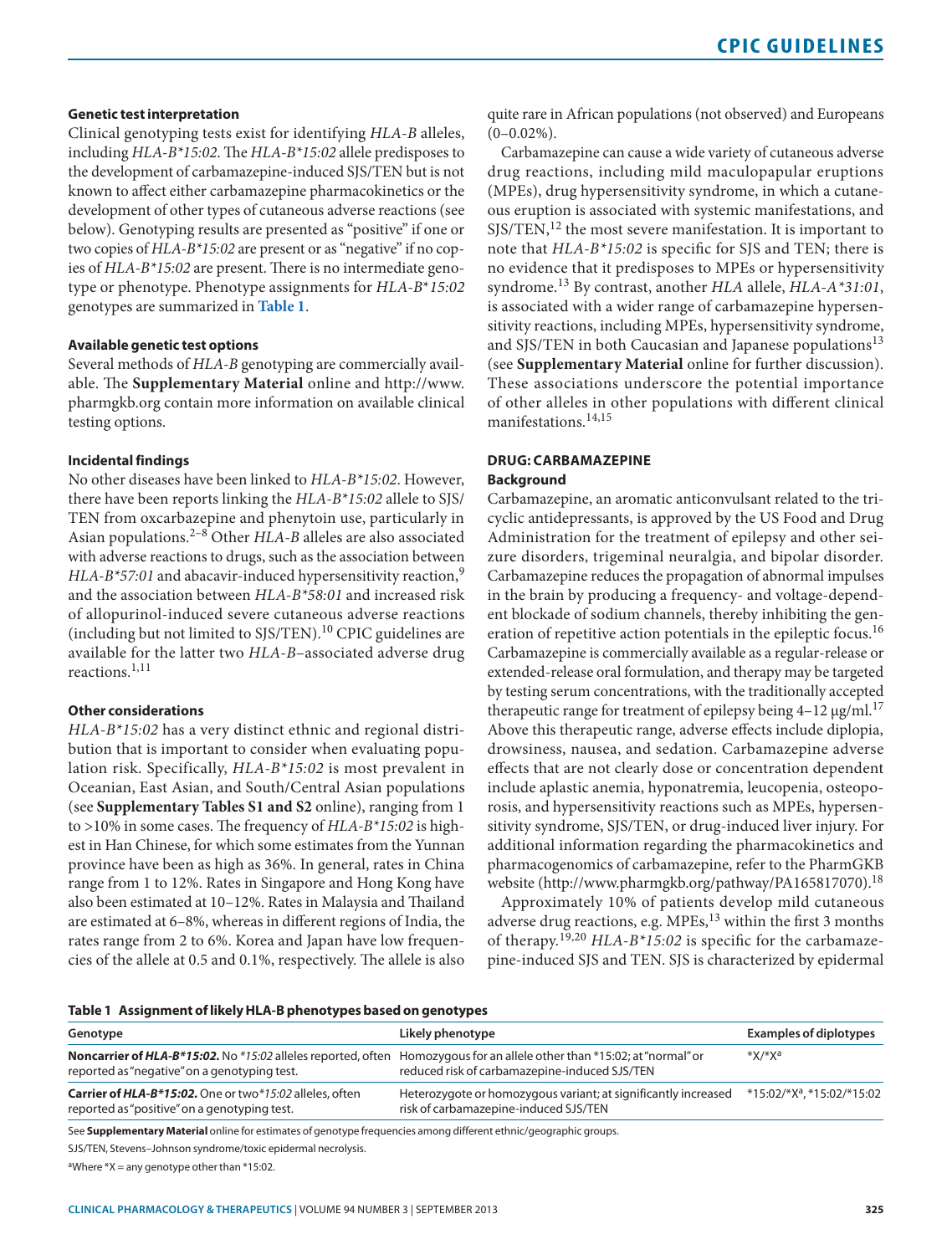detachment affecting up to 10% of body surface area, whereas TEN usually involves >30% of the body surface area. Patients with between 10 and 30% of the body surface area blistered are defined as having an overlap syndrome. Mortality rates are <5% for SJS and >30% for TEN, with sepsis being the most frequent cause of death.21 An immune-mediated etiology has been shown for these reactions, which is consistent with the anamnestic response often seen clinically on drug rechallenge.<sup>22</sup> In terms of the immunopathology, cytotoxic T cells, or CD8+ T cells (lymphocytes matured in the thymus that express the CD8 protein on their surface), are involved in SJS and TEN.<sup>23,24</sup>

## **Linking genetic variability to variability in drug-relatedphenotypes**

There is substantial evidence linking *HLA-B\*15:02* genotype with the risk of SJS/TEN (see **Supplementary Table S3** online). Application of a grading system to evidence linking genotypic variability to phenotypic variability indicates a high quality of evidence in the majority of cases (**Supplementary Table S3**). The evidence presented here and in **Supplementary Table S3** provides the basis for the dosing recommendations in **[Table 2](#page-2-0)**.

An increased risk of SJS/TEN has been associated with the *HLA-B\*15:02* allele in Han Chinese and other Asian groups.19,25,26 The genetic association of carbamazepineinduced SJS/TEN with *HLA-B\*15:02* was first published by Chung *et al*. in 2004.25 In this case–control analysis, 44 Han Chinese individuals with carbamazepine-induced SJS/TEN living in Taiwan were compared with 101 carbamazepine-tolerant and 93 randomly selected healthy individuals never exposed to the drug. All 44 cases (100%) were positive for the *HLA-B\*15:02* allele, whereas only 3 (3%) carbamazepine-tolerant and 8 (8.6%) normal controls carried the allele. These results were replicated,<sup>19</sup> and a similar result was found in a Han Chinese population residing in Hong Kong.26 The Food and Drug Administration issued a Health Alert in 2007 about changes to package labeling and recommendations for genetic testing in patients treated with carbamazepine.<sup>27</sup>

Consistent with the regional and ethnic distribution of the *HLA-B\*15:02* allele, studies have shown the genetic risk of carbamazepine-associated SJS/TEN to be higher in several Asian countries, including Vietnam,<sup>28</sup> Cambodia,<sup>28</sup> the Reunion Islands,28 Thailand,5,29 some parts of India,30 Malaysia,31 and Hong Kong.26 The *HLA-B\*15:02* allele has not been observed in cases of SJS/TEN in various ancestral groups such as Japanese and Korean populations or non-Asian descendants in Europe or North America.<sup>28,32-35</sup> In the Han Chinese population, the sensitivity of *HLA-B\*15:02* as a predictive test for SJS/TEN has been estimated at 98% and specificity has been estimated at 97%; the positive predictive value is estimated at 7.7% and the negative predictive value is estimated at 100%.<sup>19</sup> However, it is important to note that in one study, in a group of individuals thought to be of European origin, 4 of 12 individuals with SJS/TEN carried the *HLA-B\*15:02* allele.<sup>33</sup> Subsequently, they were found to have some Asian ancestry. This example underscores the importance of considering the *HLA-B\*15:02* allele carrier status regardless of self-reported ethnicity.

## **Therapeutic recommendations**

Currently, the Food and Drug Administration recommends that "patients with ancestry in at-risk populations should be screened for the presence of *HLA-B\*15:02* allele prior to starting carbamazepine" ([http://www.fda.gov/Drugs/DrugSafety/](http://www.fda.gov/Drugs/DrugSafety/PostmarketDrugSafetyInformationforPatientsandProviders/ucm124718.htm) [PostmarketDrugSafetyInformationforPatientsandProviders/](http://www.fda.gov/Drugs/DrugSafety/PostmarketDrugSafetyInformationforPatientsandProviders/ucm124718.htm) [ucm124718.htm](http://www.fda.gov/Drugs/DrugSafety/PostmarketDrugSafetyInformationforPatientsandProviders/ucm124718.htm)). Individuals at highest risk are those of Han Chinese descent, followed by those in Vietnam, Cambodia, the Reunion Islands, Thailand, India (specifically Hindus), Malaysia, and Hong Kong. The frequency of *HLA-B\*15:02* is very low in other populations (see **Supplementary Table S2** online for frequency information). However, it is important that the prescribing physician bear in mind that many people may be unaware of or fail to disclose more distant Asian ancestry in their families. In addition, much of the evidence (summarized in **Supplementary Table S3** online) linking *HLA-B\*15:02* to SJS/TEN was generated in both children and adults. Therefore, regardless of ancestry or age of the individual, if the genetic testing results are "positive" for the presence of at least one copy of the *HLA-B\*15:02* allele, it is recommended that a different agent be used depending on the underlying disease, unless the benefits clearly outweigh the risk (**[Table 2](#page-2-0)**).

Carbamazepine-induced SJS/TEN usually develops within the first 3 months of therapy; therefore, patients who have been taking carbamazepine for longer than 3 months without

| Genotype                  | Phenotypic implications                                    | Therapeutic recommendations                                                                                                                                               | Classification of recommendations <sup>a</sup> |
|---------------------------|------------------------------------------------------------|---------------------------------------------------------------------------------------------------------------------------------------------------------------------------|------------------------------------------------|
| Noncarrier of HLA-B*15:02 | Normal or reduced risk of<br>carbamazepine-induced SJS/TEN | Use carbamazepine per standard dosing<br>quidelines                                                                                                                       | Strong                                         |
| Carrier of HLA-B*15:02    | Increased risk of carbamazepine-<br>induced SJS/TEN        | If patient is carbamazepine-naive, do not use<br>carbamazepineb                                                                                                           | Strong                                         |
|                           |                                                            | If patient has previously used carbamazepine<br>for longer than 3 months without incidence<br>of cutaneous adverse reactions, cautiously<br>consider use of carbamazepine | Optional                                       |

<span id="page-2-0"></span>**Table 2 Carbamazepine therapy recommendations based on** *HLA-B* **genotype**

SJS/TEN, Stevens–Johnson syndrome/toxic epidermal necrolysis.

aRating scheme described in the **Supplementary Material** online. <sup>b</sup>Alternative medications such as phenytoin, fosphenytoin, oxcarbazepine, eslicarbazepine acetate, and lamotrigine have some evidence linking SJS/TEN with the *HLA-B\*15:02* allele, and thus caution should be used in choosing alternatives to carbamazepine (see **Supplementary Material** online for details).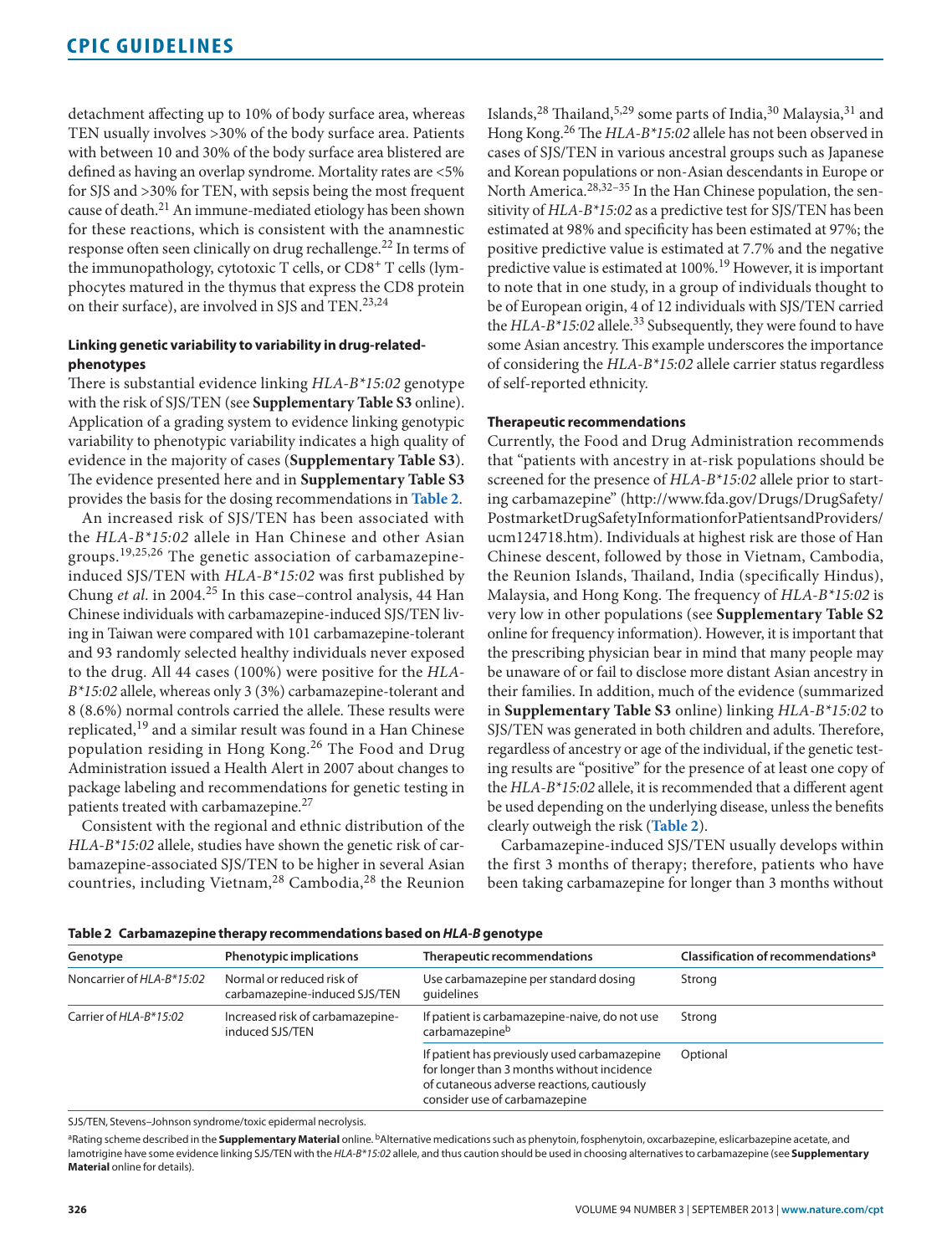developing cutaneous reactions are at low risk (but not zero) of carbamazepine-induced adverse events in the future, regardless of *HLA-B\*15:02* status.36,37

## **Recommendations for incidental findings**

Several drugs structurally and therapeutically similar to carbamazepine have also been associated with SJS/TEN and *HLA-B\*15:02*. The drug-specific evidence linking *HLA-B\*15:02* and SJS/TEN is discussed in the **Supplementary Material** online and may have implications for choosing alternatives to carbamazepine in those who carry the *HLA-B\*15:02* allele.

In one study, the *HLA-B\*07:02* allele was absent in patients with carbamazepine-induced SJS/TEN but was present at frequencies of 18% in the control group and 14% in those with a mild hypersensitivity reaction, leading the authors to conclude that *HLA-B\*07:02* may protect against carbamazepine-induced SJS/TEN. However, there is no course of action suggested based on this genotype.<sup>32</sup>

## **Other considerations**

Not applicable.

## **Potential benefits and risks for the patient**

A potential benefit of *HLA-B\*15:02* testing is a significant reduction in the incidence of serious, sometimes fatal, SJS/ TEN reactions to carbamazepine by identifying those who are at significant risk and recommending alternative treatments appropriate for the underlying indication. The success of *HLA-B\*15:02* prospective screening in reducing the rate of SJS/TEN has recently been demonstrated clinically in a Chinese population.<sup>38</sup>

A potential risk of *HLA-B\*15:02* testing is ruling out the use of carbamazepine in patients who may not have developed SJS/ TEN; however, this risk is mitigated by the fact that there are often alternatives to carbamazepine with comparable effectiveness. Another potential risk would be an error in genotyping. In the event of a false-negative result, a high-risk patient could mistakenly be prescribed carbamazepine. However, because not all carbamazepine-induced SJS/TEN can be attributed to *HLA-B\*15:02*, clinicians should carefully monitor all patients as standard practice. Genotype results are associated with a patient for a lifetime, and a genotyping error could have a broader impact on health care should other *HLA-B\*15:02* associations be identified in the future.

## **Caveats: appropriate use and/or potential misuse of genetic tests**

Recently, a systematic review by Yip *et al.* of the relationship between carbamazepine-induced SJS/TEN and *HLA-B\*15:02* showed that the positive predictive value and negative predictive value for a screening test in Asians were 1.8% (7.7% in Han Chinese only) and 100%, respectively,<sup>13,39</sup> and that 461 patients would need to be tested to prevent one case of SJS/TEN. Furthermore, they determined that carriage of *HLA-B\*15:02* in Asian patients was associated with a pooled odds ratio of 113.4 (95% confidence interval = 51.2–251.0; *P* < 1×10−5).13 Therefore, a significant percentage of the patients carrying the allele would not suffer from carbamazepine-induced SJS/TEN, and it is not currently possible to distinguish these carriers. However, the benefit of the high negative predictive value is clinically relevant, where Asian non-carriers of the risk allele are virtually at no risk to develop SJS/TEN, based on the study of Yip *et al*. 13 Considering the severity of SJS/TEN, a negative test result will represent very valuable information when making treatment decisions related to carbamazepine. In the interest of patient safety, however, all patients should be monitored for cutaneous effects regardless of carrier status.

**SUPPLEMENTARY MATERIAL** is linked to the online version of the paper at <http://www.nature.com/cpt>

#### **ACKNOWLEDGMENTS**

We acknowledge the critical input of members of CPIC of the Pharmacogenomics Research Network, particularly Mary V. Relling (St. Jude Children's Research Hospital) and Teri E. Klein (PharmGKB Stanford University), funded by the National Institutes of Health (NIH). This work is funded by NIH grants 2U19GM061390, R24 GM61374, MH92758, U19 HL065962, U01 GM092666, and U01 HL0105918. We thank the authors of the CPIC guidelines for abacavir dosing (ref. 1) for their contribution to this article.

CPIC guidelines reflect expert consensus based on clinical evidence and peer-reviewed literature available at the time they are written and are intended only to assist clinicians in decision making and to identify questions for further research. New evidence may have emerged since the time the guideline was submitted for publication. Guidelines are limited in scope and are not applicable to interventions or diseases not specifically identified. Guidelines do not account for all individual variation among patients and cannot be considered inclusive of all proper methods of care or exclusive of other treatments. It remains the responsibility of the health-care provider to determine the best course of treatment for the patient. Adherence to any guideline is voluntary, with the ultimate determination regarding its application to be solely made by the clinician and the patient. CPIC assumes no responsibility for any injury to persons or damage to property related to any use of CPIC guidelines, or for any errors or omissions.

#### **CONFLICT OF INTEREST**

The authors declared no conflict of interest.

© 2013 American Society for Clinical Pharmacology and Therapeutics

- 1. Martin, M.A., Klein, T.E., Dong, B.J., Pirmohamed, M., Haas, D.W. & Kroetz, D.L.; Clinical Pharmacogenetics Implementation Consortium. Clinical pharmacogenetics implementation consortium guidelines for HLA-B genotype and abacavir dosing. *Clin. Pharmacol. Ther*. **91**, 734–738 (2012).
- 2. Shankarkumar, U., Shah, K.N. & Ghosh, K. Letter: HLA B\*1502 allele association with oxcarbamazepine-induced skin reactions in epilepsy patient from India. *Epilepsia* **50**, 1837–1838 (2009).
- 3. Lin, L.C., Lai, P.C., Yang, S.F. & Yang, R.C. Oxcarbazepine-induced Stevens-Johnson syndrome: a case report. *Kaohsiung J. Med. Sci*. **25**, 82–86 (2009).
- 4. Chen, Y.C., Chu, C.Y. & Hsiao, C.H. Oxcarbazepine-induced Stevens-Johnson syndrome in a patient with HLA-B\*1502 genotype. *J. Eur. Acad. Dermatol. Venereol*. **23**, 702–703 (2009).
- 5. Locharernkul, C. *et al*. Carbamazepine and phenytoin induced Stevens-Johnson syndrome is associated with HLA-B\*1502 allele in Thai population. *Epilepsia* **49**, 2087–2091 (2008).
- 6. He, N. *et al*. Cutaneous reactions induced by oxcarbazepine in Southern Han Chinese: incidence, features, risk factors and relation to HLA-B alleles. *Seizure* **21**, 614–618 (2012).
- 7. Hu, F.Y., Wu, X.T., An, D.M., Yan, B., Stefan, H. & Zhou, D. Pilot association study of oxcarbazepine-induced mild cutaneous adverse reactions with HLA-B\*1502 allele in Chinese Han population. *Seizure* **20**, 160–162 (2011).